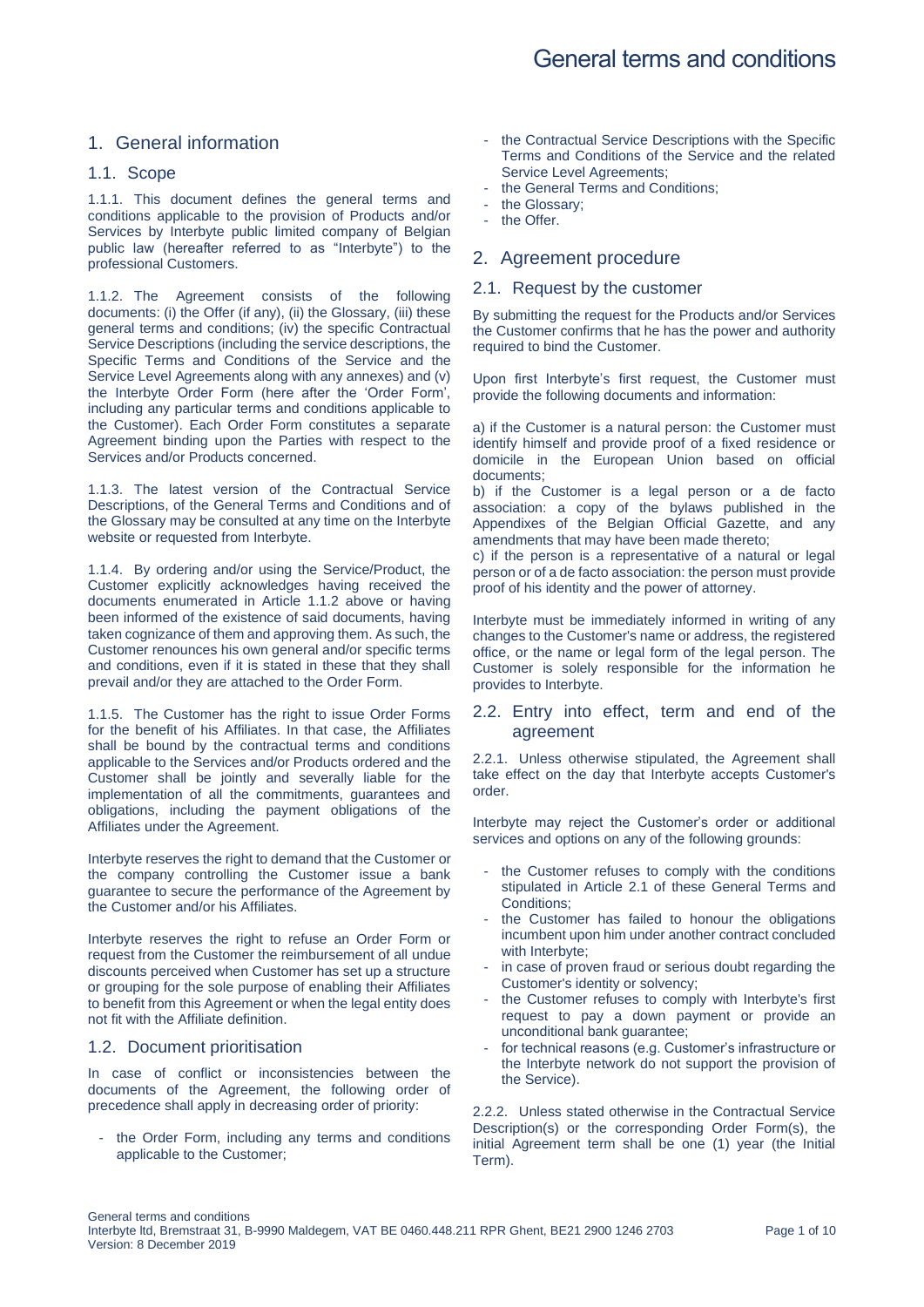2.2.3. The Initial Term takes effect on the day after the date on which the Products and/or Services are made available to the Customer (the Initial Date). Should this date be postponed by more than five (5) working days for reasons attributable to the Customer, Interbyte reserves the right to bill for all Products and/or Services that were already provided to the Customer on the Initial Date.

2.2.4. At the end of the Initial Term, the Agreement will be tacitly renewed for successive one-year periods. Should one Party not wish to extend the Agreement, it must notify the other in writing at least three (3) months before the end of the Initial Term or the current extension.

2.2.5. Either party may suspend the performance of its obligations if the other fails to comply with its Contractual obligations and this situation is not rectified within fifteen (15) calendar days of notice of default being served by the party not at fault. Performance will resume once the defaulting Party has complied with its obligations. Interbyte reserves the right to also bill for Service reactivation charges.

2.2.6. Either Party may terminate the Agreement unilaterally, at any time and without referral to the courts, by written notice to the other Party if the latter materially breaches any of its obligations under the Agreement or (insofar as remedy is possible) fails to rectify this within thirty (30) days of the written notice referred to in the previous article.

2.2.7. To the maximum extent permitted by law, the Agreement shall automatically be terminated if either Party ceases its activities, becomes insolvent or goes into bankruptcy, is dissolved or undergoes a similar procedure.

<span id="page-1-0"></span>2.2.8. In case the Customer terminates the Agreement prematurely, the Customer shall pay all amounts due for the remainder of the Initial Term or the current Agreement extension, without prejudice to the reimbursement of any discount that the Customer may have unduly benefitted from. In addition, any arrangements made for deferred payment shall become null and void, and any outstanding sums relating to, for example, the installation or infrastructure costs, shall be due immediately.

2.2.9. In case the Agreement is terminated due to the Customer failing to comply with his obligations, the amounts referred to in Articl[e 2.2.8](#page-1-0) shall apply and may be increased with administrative charges and damages for all loss, damage, costs or expenses sustained by Interbyte as a result of the fault of the Customer or his employees, including, but not limited to, reasonable lawyer fees and legal expenses.

2.2.10. Should Interbyte decide to end the provision of a certain Product or Service, it must notify the Customer in writing at least six (6) months in advance. Such notification shall contain, at the very least, the full reference of the Product or Service concerned and the date on which the Service or Product is end of life. Interbyte will not be liable to pay the Customer any compensation.

2.2.11. Unless stated otherwise, every offer issued by Interbyte has a validity period limited to thirty (30) Calendar days.

## 3. Amendments to the terms and the conditions of the agreement

3.1. Interbyte reserves the right to amend the General Terms and Conditions, the Glossary, the Contractual Service Description of the Service, and the technical features of the Products and/or Services, even if this affects the price or quality of the Service. Interbyte shall notify the Customer of such amendments at least one (1) month before their entry into effect, by any means it deems appropriate. The publication of a notice on the Interbyte website and/or an enclosure with an invoice shall be deemed to constitute appropriate means.

3.2. Aside from the price adjustment referred to in Article [6.1.2,](#page-3-0) customers who do not accept changes that are to their disadvantage may cancel the Order Form(s) affected by the changes in question without any compensation for breach of Agreement being due, provided that they inform Interbyte in writing within fifteen (15) calendar days of receiving Interbyte notification.

3.3. Should any Belgian, European or any other authorities or regulations require Interbyte to amend the Agreement, or to refrain from supplying some or all of the Products and/or Services, Interbyte shall have the right to provide for these amendments or to refrain from supplying the Products and/or Services without having to apply the procedure described above and without paying any compensation to the Customer. Such event is deemed to be a Force majeure event.

3.4. In case of circumstances beyond the Parties' control occurring after the conclusion of the Agreement and which are likely to result in a major imbalance between the obligations covered by the Agreement, the Parties shall be entitled to request a renegotiation of the Agreement in order to restore the initial balance.

A major imbalance between the obligations of the Parties in the sense of this Article occurs if it is demonstrated that, following a change in the price of raw materials, customs duties, the tariffs of Interbyte suppliers or the exchange rates (for the conversion rate, the reference applicable shall be the conversion factor of the Central European Bank published daily on its official website), there is an increase or decrease of at least 10% in relation to the initial price.

Upon failure to reach an agreement within three (3) months of a renegotiation of the Agreement being requested by one of the Parties, and provided that the latter was able to show the aforementioned impact of more than 10%, either Party shall have the right to terminate the Agreement, without compensation being due, subject to giving three (3) months' notice.

## 4. The Customer's rights and obligations

4.1. The Customer shall cooperate with Interbyte as required for the proper performance of this Agreement. This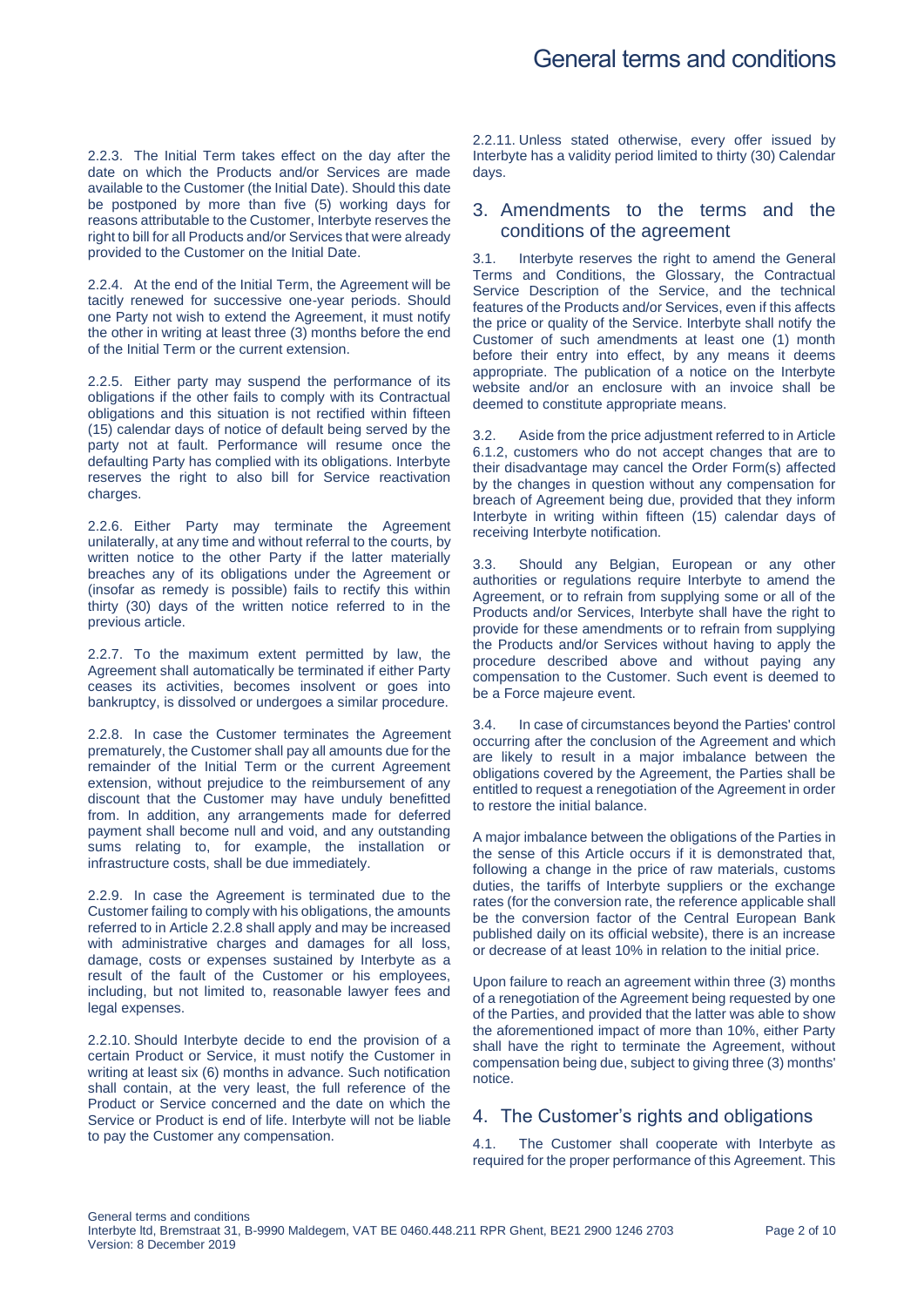includes (but is not limited to):

- providing files, documents or other relevant information for the delivery of the Product or Service;
- ensuring network access to his ICT infrastructure for the purpose of Remote Intervention by Interbyte;
- ensuring physical access to the Customer's premises and technical rooms where On-site Interventions have to be performed by Interbyte, in the continuous presence of a Customer representative;
- allowing Interbyte to carry out any operation, by any means deemed necessary or useful for the preparation and execution of its obligations under the Agreement, without being required to consult the Customer beforehand;
- designating one or a limited number of contact persons for technical, administrative and other matters related to the Products and/or Services within the scope of the Agreement.

The Customer acknowledges and accepts that any failure on his part to provide such cooperation, information or adequate access to Interbyte for the provisioning of the Products and/or Services may affect this provisioning. Therefore, Interbyte declines any liability in case of late delivery of or damage to the Products and/or Services insofar as this is attributable to the Customer or a third party. In addition, Interbyte reserves the right to invoice at the then current rate any unnecessary travel attributable to the Customer.

4.2. The Customer shall make a backup of all his data before the Service and/or Product is installed and take all the steps as are necessary to ensure that his equipment (including the software) is compatible with that of Interbyte.

4.3. The Customer shall preserve the secrecy and confidentiality of any identification code (password, user name, etc.) provided to him. The Customer shall be solely responsible for all use of these identification elements. The Customer shall notify Interbyte immediately in the event of loss, theft or fraudulent use of any of these elements and confirm this by registered letter.

4.4. The Customer undertakes to use the Products and/or Services with due diligence, for lawful purposes and in accordance with the provisions of this Agreement and any documentation provided by Interbyte in relation with the Services and/or the Products and in accordance with the applicable legislation (including telecommunications and data protection rules if applicable) and other third party rights. The Customer shall refrain from making (and not allow third parties) any abusive or fraudulent use of the Products and/or Services. The Customer shall use the Products and/or Services only for his own account and professional usage. Unless stated otherwise, use of the Products and/or Services by the Customer is limited to the term of the Agreement. He shall not under any circumstances transfer them, resell them, rent them out, lend them out or make them available to third parties without prior written consent from Interbyte.

Before the submission of the Order Form and throughout the term of the Agreement, the Customer shall

comply with the prerequisites mentioned in the documentation put at its disposal by Interbyte. In the event of non-compliance, Interbyte shall not be liable for the malfunctioning of the Service and any possible Service Level Agreement will no longer apply. Interbyte reserves the right to invoice the Customer for any additional costs to remedy these.

The Customer recognizes that the Service is based on an ever-changing technology. Therefore, the Customer understands and accepts that Interbyte or its suppliers may change, at any time, the specifications with which the prerequisites must comply without this being regarded as an amendment to the Service or the Agreement. The Customer shall comply with them, at his own expense, within the delay fixed by Interbyte.

4.6. The Customer shall ensure that all users who have access to the Service and/or Product comply with the obligations arising under this Agreement and shall assume liability for this.

4.7. The Customer is responsible for, and shall bear the costs of, obtaining and retaining any license, registration, permit or approval necessary to comply with his obligations under this Agreement. The Customer shall keep the required and appropriate licenses, registrations, permits or authorizations for the term of the Agreement, including any extensions thereof.

4.8. Any Customer who leaves or transfers his installation address where the Service/Product is installed without terminating or transferring his Agreement shall remain liable for the payment of the amounts due to Interbyte.

4.9. Throughout the term of this Agreement and for a period of twelve (12) months following the end of the Agreement, the Customer shall not directly or indirectly solicit the employment of, hire or engage as an independent contractor or otherwise, any Interbyte staff (employee, consultant or other) with responsibilities related to this Agreement, without Interbyte prior written consent. Should the Customer fail to comply with this obligation, he shall pay Interbyte damages equal to twelve (12) times the gross monthly salary that the person earned with Interbyte in the last full month of his employment, without prejudice to Interbyte right to claim further damages. The nonsolicitation provisions under this Article do not apply if the Interbyte employee spontaneously applied for employment at the Customer, provided that this spontaneous application can be proved.

## 5. Interbyte rights and obligations

5.1. Interbyte is responsible for delivering the Products and/or Services of the Agreement, as agreed in the applicable Order Form and corresponding Contractual Service Descriptions.

5.2. The Service will be provided with reasonable skill and care and in accordance with generally accepted industry standards. Interbyte commitments must be qualified as obligations of means. Interbyte will make every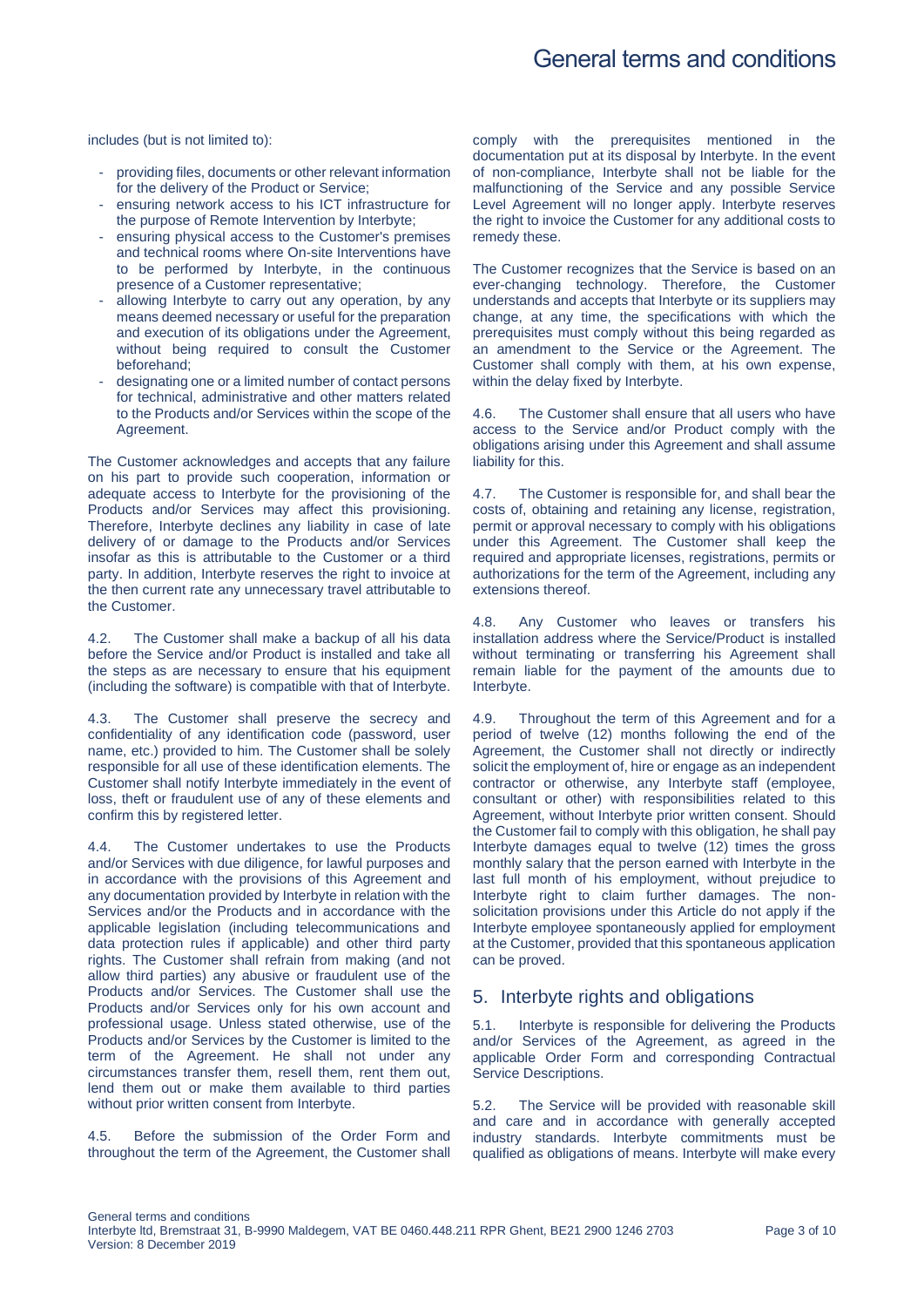reasonable commercial effort to perform the Agreement at the agreed time. Unless stated otherwise, the execution time are given for information purpose only.

5.3. The maintenance or development of the Service may require Interbyte to restrict or temporarily suspend the Service. In that case, Interbyte will (1) make maximum use of the Service's planned works window and (2) limit the period of restriction or suspension to the time needed for the applicable interventions. In any case where planned maintenance works entail a Service interruption of more than 30 minutes, regardless of whether these works take place within or outside the planned maintenance window, Interbyte shall use reasonable efforts to notify by any means the Customer five (5) Business Days before the start of the planned maintenance works. The planned works are not taken into account in the Service Level Agreement calculation, if any.

5.4. Interbyte will use the information provided by the Customer in good faith and for the sole purpose of performing this Agreement.

5.5. Interbyte reserves the right to charge the Customer for efforts spent in handling of Incident when the cause of Incident is imputable to the Customer.

5.6. Interbyte reserves the right to take, at any time, on its own initiative and without prior notice, the measures required in case the security, integrity or the proper functioning of its services, networks or infrastructure (or the ones of its subcontractors or suppliers) are or could be compromised. Such measures may consist of, inter alia, the activation of protective measures or the suspension of the Customer's access to its Service. In no event shall Interbyte be liable to Customer for any and all consequences that would arise from the implementation of these measures.

## 6. Pricing, payment and invoicing

#### 6.1. Pricing

6.1.1. The prices of the Products and Services indicated in the Offer or Order Form are expressed in Euro and are exclusive of VAT, delivery and transport charges and other duties and expenses payable by the Customer.

<span id="page-3-0"></span>6.1.2. Interbyte reserves the right to adjust the prices before the submission of the Order Form and on the Agreement anniversary date, in accordance with the salary indexation and the following price adjustment formula:

 $P1 = P0 \times (0.2 + 0.8 \times (S1/S0))$ 

where:

- P1 = the new Price (applicable as from the Agreement anniversary date).
- $P0$  = Price applicable at the start of the contractual term preceding the entry into force of the indexation (i.e. the starting price).
- $SO =$  the base salary in the technology industry (the national average published by AGORIA) of the month prior to (1) the month of the Agreement's conclusion, in case of the first indexation, or (2) the last price increase

or (3) the last indexation, depending on which of these events takes place last.

 $S1$  = the base salary in the technology industry (the national average published by AGORIA) prior to the indexation applied on the Agreement's anniversary date.

A price adjustment based on the price adjustment formula shall not give the Customer any right to terminate the Agreement without an early termination charge.

### 6.2. Payment

6.2.1. The amounts due under the terms of this Agreement will be billed in accordance with the terms and conditions set out in the Order Form and/or the Contractual Service Description. Unless otherwise mentioned on the invoice, the payment term is thirty (30) Calendar days as from the invoice date.

6.2.2. The only valid payment method shall be by bank transfer to the account number specified by Interbyte, citing the relevant reference details and within the due date mentioned on the bill. The Customer shall bear all the costs linked to the payment of the bill.

6.2.3. The bills shall be addressed to the Customer or to a third-party payer designated by the Customer. The designation of a third-party payer does not exempt the Customer from his obligation to pay in case the third-party payer defaults. The third-party payer shall not acquire any right to the Products and/or Services.

6.2.4. Interbyte reserves the right to perform a screening of the Customer's financial situation before and during the Agreement term. If the results of this screening lead Interbyte to have serious doubts as to the Customer's solvency, Interbyte may bill additional intermediate amounts or demand advance payments, bank guarantees or any other type of financial guarantee. Interbyte reserves the right to suspend the Service to the Customer should the latter fail to submit such guarantee within three (3) working days of Interbyte request.

6.2.5. Customer is not entitled to set off any amounts payable to Interbyte under this Agreement against any possible amounts payable by Interbyte to the Customer under this Agreement or any and all other agreement.

#### 6.3. Late and partial payment

6.3.1. In case a bill is not paid by the due date, the defaulting Customer or, where applicable, his third-party payer, will receive a reminder from Interbyte.

6.3.2. In case the payment due date is not complied with, the Customer shall automatically and without notice be liable for the payment of interest on arrears calculated at the legal rate. Interbyte also reserves the right to claim a penalty from the Customer amounting to 15% of the billing total with a minimum amount of 60 Euro.

6.3.3. If a Customer makes a partial payment and this payment does not correspond in full to the amount outstanding for the use of the Interbyte Service and/or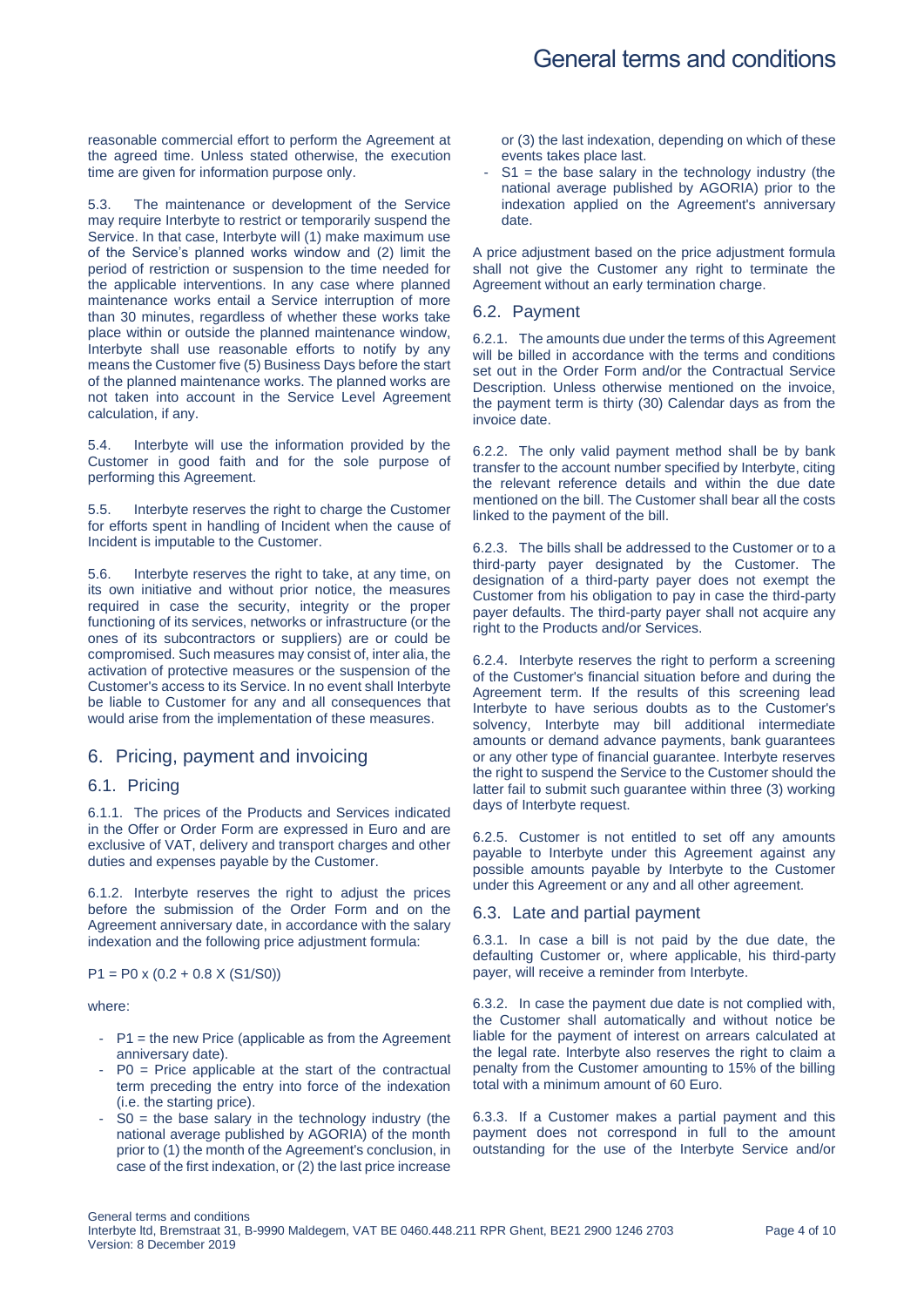Product; Interbyte reserves the right to attribute this payment to any other open invoice.

#### 6.4. Disputed invoices

6.4.1. Any notification of a disputed bill must be received by Interbyte within fifteen (15) Calendar days of the billing date. Beyond that deadline, the bill will be deemed to have been irrevocably accepted by the Customer.

6.4.2. The undisputed amount is deemed accepted and must be paid by the regular due date.

6.4.3. If the Customer's contestation proves to be unjustified, the disputed amount shall become payable immediately.

### 7. Confidentiality

7.1. Any information that is specifically marked as being confidential in nature ("Confidential Information") may be disclosed by the Parties under this Agreement only to staff and/or subcontractors and/or Affiliates of the receiving Party who are reasonably deemed to need access to such information for the performance of the Agreement, and in the other cases subject to prior written agreement being obtained from the other Party.

7.2. Confidential Information shall remain the property of the disclosing party. Disclosure of Confidential Information does not imply the transfer or granting of any intellectual property or industrial right.

7.3. The Parties shall not be liable for the use made of it by the other Party.

7.4. If the receiving Party is required by law or by the order of a court of a competent jurisdiction or a public authority to disclose, in part or in full, any Confidential Information, that Party shall immediately notify the disclosing Party thereof in writing provided that it is legally authorised, and give the latter the opportunity to seek any legal remedies to maintain the confidentiality of the Confidential Information. In any case, the receiving Party shall only disclose Confidential Information that it is legally required to disclose and shall take all possible measures to maintain the confidentiality of the Confidential Information.

7.5. The obligation of confidentiality set out in this section shall survive the expiration or termination of the Agreement for three (3) years.

## <span id="page-4-0"></span>8. Protection of personal data

#### 8.1. Generalities

8.1.1. The data protection related concepts used in this article [8](#page-4-0) shall have the meaning given to them in the Data Protection Legislation.

8.1.2. The Customer (i) represents and warrants that it complies and undertakes to continue to comply with the national laws implementing the Data Protection Directive (95/46/EC) until 24 May 2018 and (ii) undertakes to comply with the General Data Protection Regulation (2016/679) as of 25 May 2018 and (iii) undertakes to comply with the national laws implementing the Directive on Privacy and Electronic Communications (the legislation referred to under (i) , (ii) and (iii) above being jointly referred to as the "Data Protection Legislation").

8.1.3. Interbyte will comply with the Data Protection Legislation when processing information relating to an identified or identifiable natural person in its performance of this Agreement (referred to as 'personal data' under the Data Protection Legislation).

8.1.4. The role of Interbyte (data controller or data processor) with regard to the personal data being processed in the context of the performance of the Agreement, other than the personal data mentioned in article [8.2](#page-4-1) for which Interbyte is data controller, will be described either in the Order Form or the applicable Contractual Service Description or in the Interbyte Privacy Policy, available at interbyte.be/privacy.php.

#### <span id="page-4-1"></span>8.2. Interbyte acting as data controller

Interbyte processes personal data relating to its Customers (and their fellow users and end users where applicable), e.g. identification data, contact data, data on the Customer's use of Interbyte products and services, data on the Customer's communication traffic, billing and payment data, and technical data. In this context, Interbyte acts as a data controller. The data is processed for the following purposes:

- the performance of the Agreement with the Customer and the delivery of the Products and Services requested by the Customer;
- the administration and management of relations with the Customer;
- Customer profiling and conducting information and promotion campaigns for products and services offered by Interbyte, unless the Customer objects to this;
- the improvement and development of Interbyte products and services and the network infrastructure.
- the provision of reporting services to third parties based on anonymized data.

Interbyte's files may be accessible to third parties who work in the name or on behalf of Interbyte.

In the cases stipulated by law, Interbyte shall hand over Customer data if requested to do so by the government services.

The Customer has the right to access, correct and delete any data that relates to him.

For further information about the processing of personal data by Interbyte, the purposes of the processing, the categories of personal data concerned, the data collection method, the retention period of the personal data, and the way in which the Customer can exercise his rights and set his privacy preferences, please refer to Interbyte's privacy policy which is available on interbyte.be/privacy.php.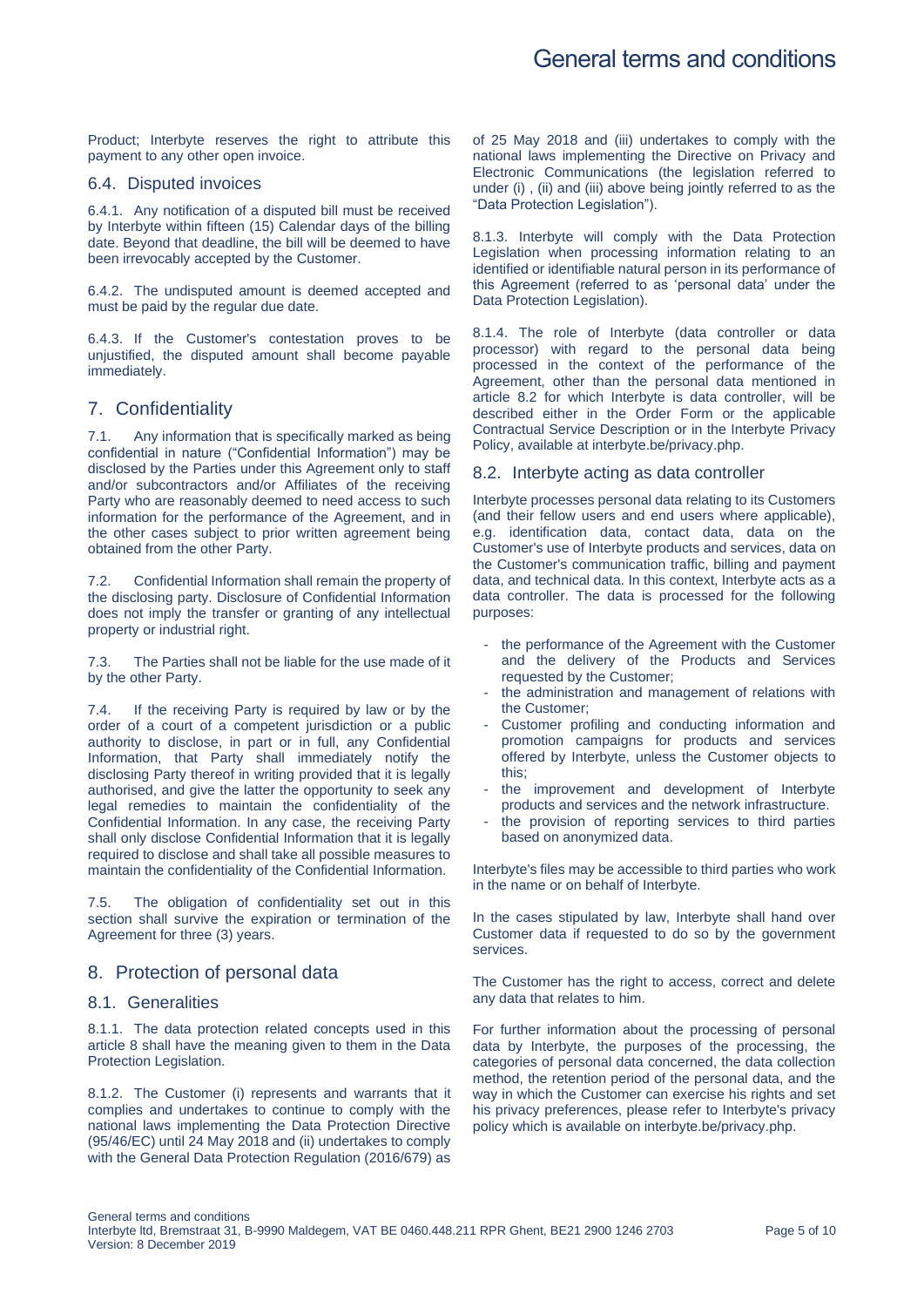The data relating to Customers who have terminated their contracts with Interbyte can be used by Interbyte to inform them of the Interbyte's products and services, unless the Customer objects to this.

Interbyte hereby delegates to the Customer, which agrees, to carry out the following obligations of Interbyte under the Data Protection Legislation. In particular, the Customer shall:

- ensure that all personal data are accurate, complete and up-to-date;
- ensure that data subjects to whom the personal data relate are properly informed in accordance with the Data Protection Legislation that personal data relating to them may be processed by Interbyte under this Agreement. For that purpose, the Customer shall inform the data subjects of the Interbyte Privacy Policy and more specifically how employees can exercise their rights regarding their personal data;
- shall provide, upon the request of Interbyte, with evidence demonstrating that the data subjects have been duly informed in accordance with this article [8.2.](#page-4-1)

#### <span id="page-5-0"></span>8.3. Interbyte acting as data processor

8.3.1. Where Customer (or its data controllers if the Customer is not the data controller) provides personal data to Interbyte in connection with its use of the Products/Services and requests Interbyte to process personal data on behalf of the Customer (or of the Customer's data controllers) for the sole purpose of providing the Customer with the Products/Services, the Customer shall act as data controller in relation to the processing of these personal data and Interbyte shall act as a data processor regarding these personal data.

8.3.2. The Customer shall ensure the rights and obligations of the Parties under this Article [8](#page-4-0) are appropriately reflected towards its data controllers it allows to make use of the Products/Services. The Parties agree that Customer shall act as the sole point of contact for Interbyte, either in its capacity as data controller or on behalf of its data controllers. All references to Customer rights and obligations under this Article [8](#page-4-0) shall be deemed to include the respective data controllers of the Customer to the extent applicable.

The personal data made available by the Customer might relate to the following types of data subjects: its own customers, employees, workers, agents, representatives, consultants or other third parties. The personal data might include the following categories of data:

- identification information, contact details;
- preferences with regard to direct marketing;
- invoice and billing data:
- data related to the usage of the Products/Services under this Agreement;
- any other type of personal data identified in the Agreement.

With regard to these personal data of the Customer (or its data controllers) will have the rights and obligations a data controller as set out in the Data Protection Legislation.

8.3.3. Interbyte shall process or transfer the personal data in accordance with Customer's documented instructions, unless Interbyte is required to otherwise process or transfer the personal data under the laws of the European Union or one of its Member States. Where such a requirement is placed on Interbyte, Interbyte shall provide prior notice to the Customer, unless the law prohibits such notice on important grounds of public interest. The Agreement, including this article, is the Customer's complete instruction to Interbyte in this respect. All additional or alternative instructions must be agreed upon in writing by the Parties.

8.3.4. Interbyte shall treat the personal data as strictly confidential and ensure that any natural person acting under its authority who has access to the personal data (i) commits himself/herself to confidentiality or is under an appropriate statutory obligation of confidentiality and (ii) does not process the personal data except on instructions from the Customer, unless he/she is required to otherwise process or transfer the personal data under the laws of the European Union or one of its Member States.

8.3.5. Irrespective of where Interbyte receives or holds the personal data, Interbyte shall take the technical and organizational measures agreed in this Agreement to ensure a level of security appropriate to the risks that are presented by the processing (in particular risks from accidental or unlawful destruction, loss, alteration, unauthorized disclosure, use or access and against all other unlawful forms of processing) and taking into account the state of the art, the costs of implementation and the nature of the personal data and the potential risks.

8.3.6. If Interbyte detects a personal data breach affecting the personal data in the framework of the performance of the Agreement, Interbyte shall inform the Customer about the breach without undue delay.

8.3.7. At the request of the Customer and taking into account the nature of the processing as well as the information available to Interbyte, Interbyte shall provide insofar as possible reasonable assistance to the Customer in:

- dealing with requests from data subjects exercising their data subject rights under the Data Protection Legislation:
- implementing technical and organisational security measures to comply with the Customer's obligation of security of the personal data processing;
- notifying personal data breaches affecting the personal data to the supervisory authority and to the data subject, as the case may be; and
- conducting data protection impact assessments and consult the supervisory authority in such context.

Interbyte reserves the right to claim a reasonable compensation for this assistance.

8.3.8. At the request of the Customer, Interbyte shall provide all information necessary to demonstrate compliance with this article [8.3](#page-5-0) as well as to contribute reasonable demands for audits conducted by the Customer or another independent auditor mandated by the Customer.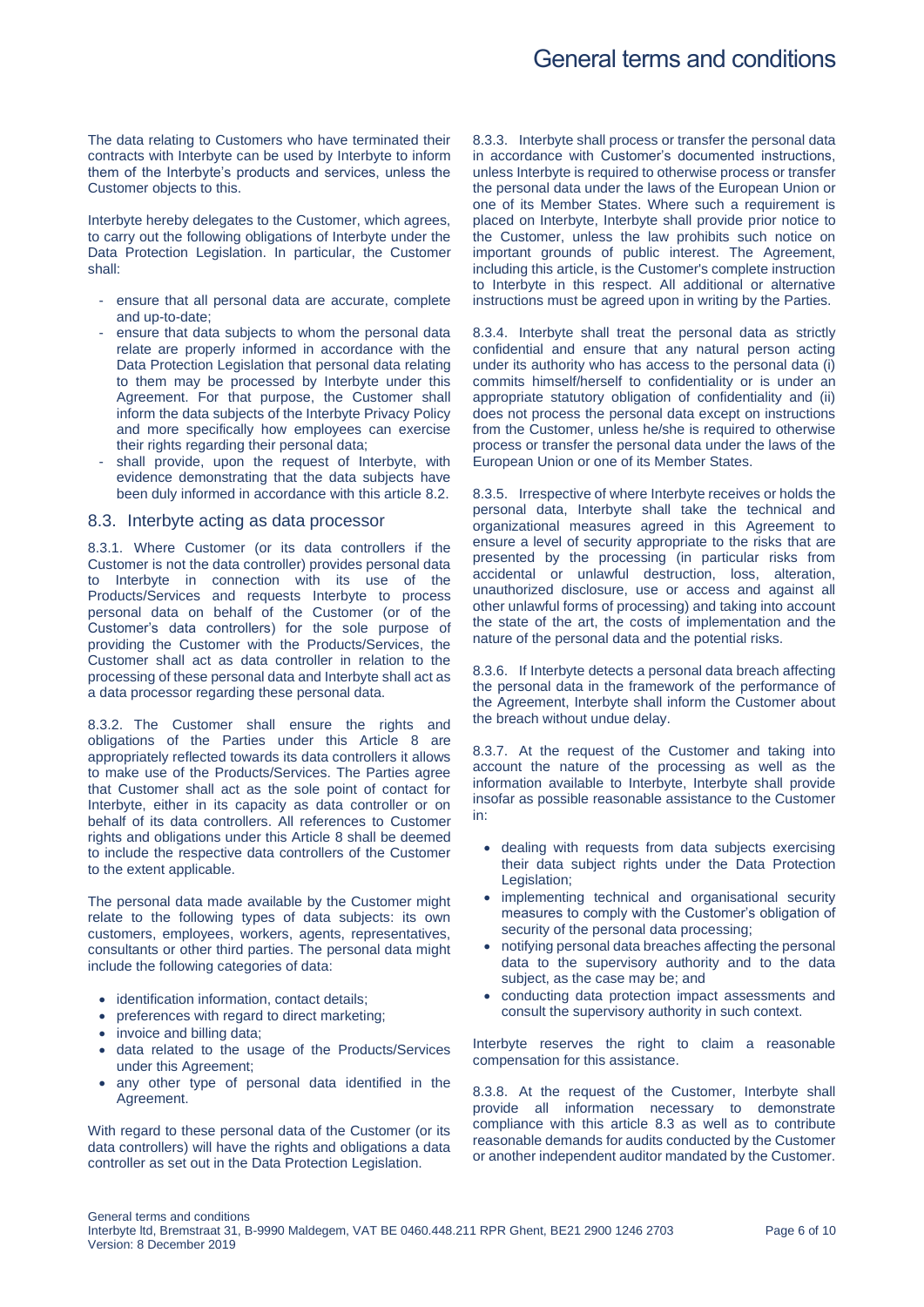Advance notice of at least 60 (sixty) Calendar days is required, unless applicable Data Protection Law requires earlier audit. In case of an audit, Customer will bear its own expense and the cost of Interbyte's internal resources required to conduct the audit. Audits will be limited to data privacy aspects and to a maximum of 3 Business days and will only be allowed during Business Hours without impact on the Interbyte business. Interbyte and the Customer agree to limit the audits to a strict minimum and with a maximum of once every 2 year, unless serious reasons for an earlier audit would exist or if a data protection authority would require so. Certifications and existing audit reports will be used to avoid audits. If any audit reveals that Interbyte is, or that the Products/Services are, not in compliance with the provisions of this Agreement and/or Data Protection Legislation, the exclusive remedy of the Customer, and the exclusive obligation of Interbyte shall be that: (i) the Parties will discuss such finding, and (ii) Interbyte shall take, at its own cost, all corrective actions, including any temporary workarounds, it deems necessary to comply with the provisions of this and/or Data Protection Legislation. Interbyte may charge the Customer for any corrective actions if the corrective actions were required due to changes of Data Protection Legislation.

8.3.9. The Customer hereby provides a general written authorisation to Interbyte to engage subcontractors for the processing of the personal data (i) to the extent necessary to fulfil its contractual obligations under the Agreement and (ii) as long as Interbyte remains responsible for any acts or omissions of its subcontractors in the same manner as for its own acts and omissions hereunder. Interbyte shall inform the Customer of any intended addition or replacement of other processors, giving the Customer the opportunity to object to such changes. If the Customer has a legitimate reason for objection that relates to the processing of personal data, Interbyte may not be in a position to continue to provide the Service to the Customer and shall in such case be entitled to terminate this Agreement. Where Interbyte engages another processor under this Article, Interbyte shall ensure that the obligations set out in this article [8.3.](#page-5-0) are imposed on that other processor by way of a written contract.

8.3.10. Interbyte shall be entitled to transfer the personal data to a country located outside the European Economic Area which has not been recognised by the European Commission as ensuring an adequate level of data protection, if Interbyte (i) has provided appropriate safeguards in accordance with the Data Protection Legislation or (ii) can rely on a derogation foreseen by the Data Protection Legislation enabling such transfer. The Customer shall from time to time execute such documents and perform such acts as Interbyte may reasonably require to implement any such appropriate safeguards.

8.3.11. At the end of the Agreement, Interbyte will delete the personal data (unless the law requires further storage of the personal data) or, if requested by the Customer, return it to the Customer or give the Customer the possibility to extract the personal data.

8.3.12. If any request of the Customer under this article [8.3](#page-5-0) requires Interbyte to take additional steps beyond those

directly imposed on Interbyte by the Data Protection Legislation, the Customer shall reimburse Interbyte for any costs incurred by Interbyte for taking such additional steps.

8.3.13. The breach of any Data Protection Legislation by Interbyte shall be deemed as Interbyte's Fault only if Interbyte has acted outside or contrary to lawful instructions of the Customer.

## 9. Intellectual property

9.1. All intellectual property rights to the Products and Services included in the Agreement (including all documents issued by Interbyte in the framework of the Agreement) shall be the exclusive property of Interbyte and/or its Affiliates and/or its suppliers. The Customer may not claim any right to this intellectual property, nor does he obtain any rights other than those explicitly specified in this Agreement. The Customer shall not reproduce, reverse engineer, decompile, disassemble, alter or change the Software or the Products, nor communicate them or make them available to a third party.

9.2. All trademarks, service marks, commercial names, logos or other words or symbols referring to the Products and/or Services or to Interbyte business activities in general (hereafter referred to as "the Trademarks") are and shall remain the exclusive property of Interbyte or of its Affiliates or suppliers. The Customer shall not commit any act which would pose a threat to these property rights, nor acquire any right to these Trademarks, unless otherwise stipulated in the Agreement. The Customer shall not remove, modify or obscure labels, plaques or other distinctive badges affixed to this Product by Interbyte or its suppliers.

## 10.Limitation of liability

10.1. Interbyte can only be held liable in the event of fraud or serious misconduct on its part or on the part of one of its employees. In such a case, Interbyte liability shall be limited to repairing only that damage suffered by the Customer that was foreseeable, direct, personal and certain, excluding the repair of any indirect or intangible damage such as additional expenses, loss of income, loss of profits, loss of customers, loss of or damage to data, loss of agreements, damage to third parties, etc.

10.2. Neither Party is liable for damage resulting from the other Party's failure to meet his obligations.

10.3. Interbyte shall not be held liable for the content of information that is transferred or stored by the Customer or any third party using the Interbyte Products and/or Services.

<span id="page-6-0"></span>10.4. Interbyte's liability towards the Customer per event giving rise to liability shall be limited to the total amounts that the Customer paid to Interbyte under the Agreement over the six (6) months preceding such event causing damage (excluding the one-time fee if any). In addition, Interbyte's liability towards the Customer shall, in no event exceed an aggregate amount of EUR 200,000 per calendar year. This limitation does not apply in the event of physical injury or death caused by Interbyte.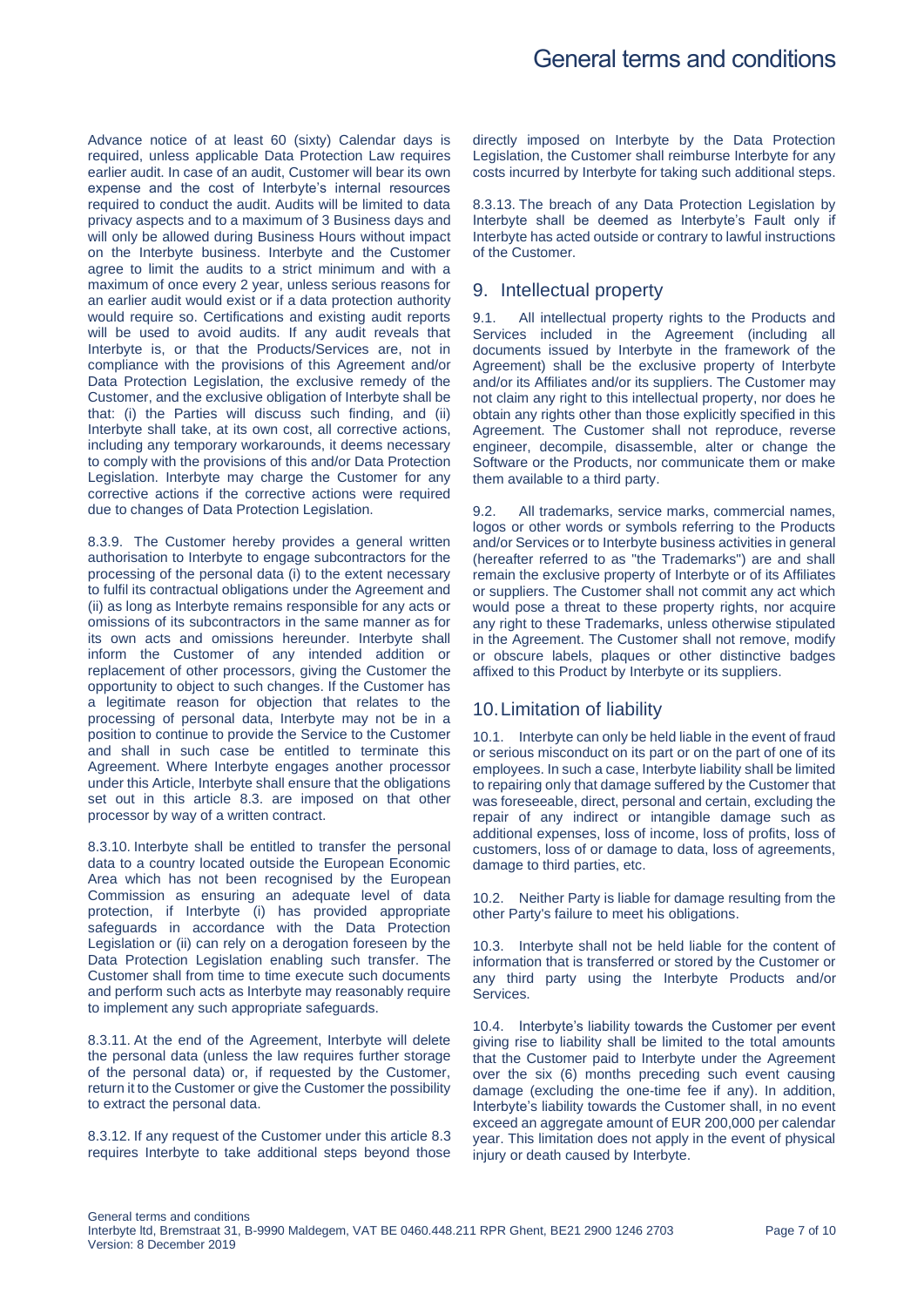# General terms and conditions

#### 10.5.Liability with respect to Intellectual Property **Rights**

10.5.1. In case of claims or proceedings against the Customer with respect to any intellectual right linked to the performance of the Agreement, the Customer shall inform Interbyte immediately and enable Interbyte to defend itself at its own expense. Interbyte shall indemnify the Customer against any damages and costs ultimately awarded under a definitive decision of a competent jurisdiction establishing the infringement of an intellectual property right linked to the performance of the Agreement, provided that Interbyte has sole control of the proceedings and that the Customer cooperates fully and does not undertake actions which might be detrimental to Interbyte position in any way whatsoever.

10.5.2. Where the Products and/or Services become or might become the subject of proceedings for infringement of one or several intellectual rights, Interbyte may, at its sole discretion:

- obtain for the Customer the right to continue to benefit from the Products and/or Services;
- make similar Products and/or Services available or change the Products and/or Services to rectify any infringement, insofar as this does not lead to any substantial loss of functions or services.

If none of the abovementioned solutions are commercially viable, Interbyte may terminate the Agreement and reimburse the Customer the sums paid for the Products and/or Services which the Customer has not yet been able to benefit from. In this case, the Interbyte's liability is limited to the amounts defined in the section [10.4.](#page-6-0)

10.5.3. The abovementioned provision shall not apply to infringements attributable to changes made to the Products and/or Services by persons other than Interbyte, nor to infringements resulting from the use of the Products and/or Services in conjunction with other intellectual property, Software or Hardware.

10.5.4. The remedies specified in this section shall constitute the Customer's sole remedies from Interbyte with respect to claims related to intellectual rights. The remedies provided under this section shall only apply, on pain of forfeiture, if the Customer has informed Interbyte within ten days of the event occurring.

## 11.Sale of products

11.1. All Products sold to the Customer shall remain the property of Interbyte until they have been paid for in full, including all charges and taxes.

In case of a deterioration of the Product, the unpaid part of the sales price shall become due immediately.

For as long as the Customer has not paid the Product's sales price in full, the provisions relating to product rental shall apply.

11.2. The Products will be delivered by Interbyte to the

agreed place of delivery. The risks transfer to the Customer when the Product is handed to the (first) carrier (Carriage Paid To - Incoterms 2000). From then on, the Customer will be liable for all risks of the Product. Interbyte will make every reasonable commercial effort to deliver the Products at the agreed time. The Customer shall take delivery of the Products within the agreed time. If the Customer does not take delivery of a Product, Interbyte shall be entitled to charge for the price and any expenses linked to this failure to take delivery.

11.3. Unless the Customer sends a written objection to Interbyte within five (5) working days (all days except Saturdays, Sundays and Belgian public holidays) of the delivery date of the Products, the delivered Products shall be deemed to have been definitively and irrevocably accepted including all visible defects.

11.4. Unless expressly stated otherwise in the Contractual Service Description, the Customer benefits from the warranty as offered by the manufacturer of the Product. Interbyte does not provide any specific or supplementary warranty on top of the manufacturer's guarantee. This warranty only applies where the Customer uses the Product with all due diligence and under normal conditions. Interbyte reserves the right to request the proof the Product is still under warranty period.

11.5. Without prejudice to Interbyte duty of information, the choice of Products, the analysis of their technical characteristics and their compatibility with the Customer's environment, and their configuration, shall under all circumstances remain the sole responsibility of the Customer.

11.6. WEEE (Waste of Electrical and Electronic Equipment) is any Electrical and Electronic Equipment sold to the Customer (i) which is no longer used by the Customer, and (ii) which falls under the applicable law on waste from electrical and electronic equipment implementing the directive 2012/19/EU and any amendment hereto. WEEE from the Customer is considered to be commercial waste. These can be both "professional" or "domestic" in nature. The difference is based on the Recupel contribution. Although the difference in contribution, the Customer agrees to only dispose its professional and household appliances via a Recupel partner or via a municipal waste recycling centre for its household appliances. In case of any doubt, the Customer must contact Interbyte for guidance.

## 12.Rental of products

12.1. These provisions apply to the rented Products made available to the Customer or sold to the latter but for which Interbyte has not yet received full payment of the price. All these Products remain the property of Interbyte for the duration of the Agreement or until such time as Interbyte has received full payment of the price for the Products sold to the Customer.

12.2. The Customer shall not under any circumstances transfer, modify, sell, (sub)lease, lend them out, offer them as a security or make them available to a third party in any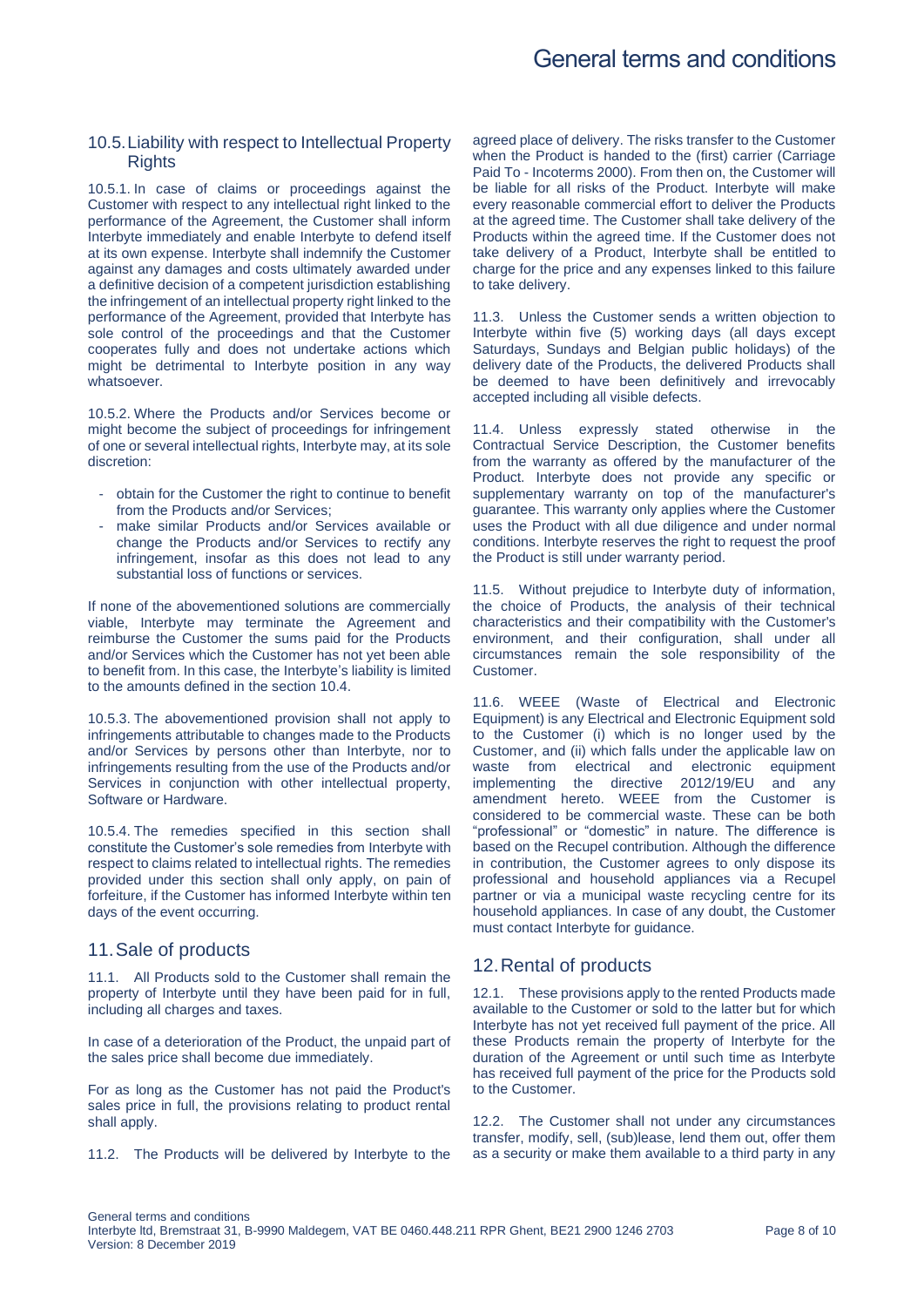way without the prior written consent of Interbyte.

12.3. The Customer shall use and keep the Product with due diligence, maintain it in perfect condition and only use it at the installation address.

12.4. The Customer will be held liable for any loss of or damage to goods belonging to Interbyte and/or its Affiliates and/or suppliers which are in his possession or under his control, or for any damage caused by these goods (except where any such loss or damage is entirely attributable to an act or omission by Interbyte).

12.5. The Customer shall notify Interbyte immediately of any problems relating to the Product.

12.6. If the Product is installed in a room that is not the Customer's property, the Customer shall notify the owner by registered letter of Interbyte property right before the Product is installed.

12.7. In the event of seizure of, or any other claim that a third party may assert on, the Product, the Customer shall be required to oppose this and inform Interbyte immediately to enable the latter to safeguard its rights.

12.8. At the end of the Agreement, regardless of the reason for it ending, the Customer shall return the Product to Interbyte in good condition and at his expense, within the time frame agreed between the Parties. If the Customer fails to do so, Interbyte, at its own discretion, will invoice the Customer for the residual value of the Product or will have the right to enter the premises during working hours to retrieve the Product. If the removal of the Product takes place under normal conditions, Interbyte is not required to bear the costs of restoring the premises to their original state should this be necessary after the removal of the Product.

## 13.Configuration and installation

13.1. The Product and/or infrastructure shall be installed and/or configurated by Interbyte if this is expressly provided for in the Contractual Service Description or Order Form.

13.2. In case of installation at a Site designed by the Customer, the Customer shall provide a suitable place for the installation, use and maintenance of the equipment. In accordance with the recommendations of the Belgian Electrotechnical Committee, the Customer shall provide any electrical connections and/or groundings and connections to the computer material necessary for the proper functioning of the equipment. The Customer shall comply with the requirements mentioned by Interbyte.

Should the Customer fail to make the necessary preparations for installation by the agreed installation date, Interbyte reserves the right to terminate the Agreement or may make these arrangements itself or instruct a third party to do so. In these cases, Interbyte shall have the right to recover the total cost from the Customer.

Interbyte is not liable for any damage to property that cannot be avoided in performing the work necessary for the

installation, alteration or removal of the equipment or provision of technical assistance therefor.

13.3. Except if the installation is made by the Customer himself, a functional test is carried out at the end of the installation.

Acceptance of the configuration and/or installation shall definitively and irrevocably occur or be deemed to occur on the earliest of the following:

- signed confirmation by the Client that the tests, if any, have been successful, or
- if no confirmation is signed, five (5) working days after the completion of the configuration, installation or execution of the agreed tests, unless the Client has provided within this five (5) working day period written notice to Interbyte to reject the installation or the configuration. Such notice must set forth in detail how the installation fails to satisfy any agreed acceptance tests in one or more material respect(s). Parties will use all reasonable efforts to remedy any reported and accepted problems and rerun the acceptance procedure as soon as possible.

## 14.Software

14.1. When Interbyte provides the Customer with Software, the Software is licensed by Interbyte or a supplier of Interbyte directly to the Customer (hereinafter the "Licensor"). The Customer hereby explicitly acknowledges that all such Software contains technical and confidential data that are the property of the Licensor. By executing the Agreement, installing the Software or using the Service, the Customer and/or the end user as the case may be accepts the relevant End User License Agreement (hereinafter "EULA") linked to the Software if any. Acceptance of this EULA if any creates a binding agreement between the Customer and/ or its end users on the one hand and the Licensor on the other hand.

14.2. The Customer must not duplicate, copy, or delete the Software and must ensure the confidentiality thereof. The Customer shall comply with the EULA if any throughout the full contractual term (including contract renewals).

14.3. Non-compliance with the EULA shall be deemed a breach of contract committed by the Customer for which Interbyte reserves the right to terminate the Agreement. The Customer shall be responsible for any breach of these terms by the End Users and/or third parties.

14.4. In case the Software is licenced by a supplier of Interbyte, the Customer acknowledges and accepts that Interbyte does not provide any warranty, indemnity and/or compensation for the Software and expressly declines any liability regarding the quality and performance of the Software provided under the EULA.

## 15.Force majeure

15.1. Interbyte shall not be held liable for any delays or shortcomings in the provision of its Products/Services whenever these are the result of events or circumstances